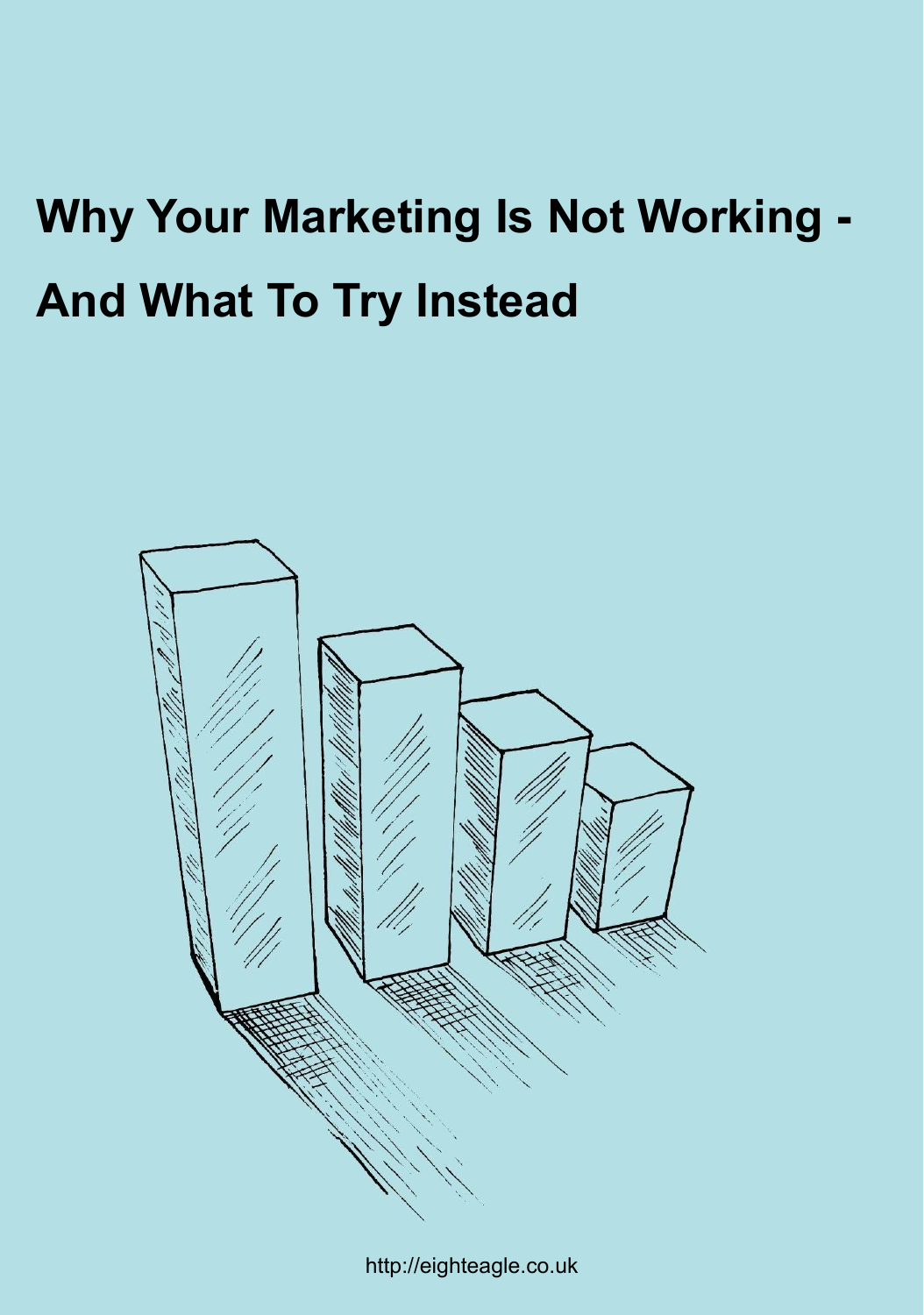# **Contents**

|                                          | Page           |
|------------------------------------------|----------------|
| Audience and plan                        | 1              |
| The Funnel                               | 1              |
| Generating content to support the funnel | 2              |
| The problem with funnels                 | $\overline{2}$ |
| The truth about content                  | 4              |
| Awareness and brand                      | $\overline{4}$ |
| How to raise awareness                   | 5              |
| Your existing customers                  | 9              |
| Choices                                  | 10             |
| Solutions                                | 11             |
| So what's next                           | 14             |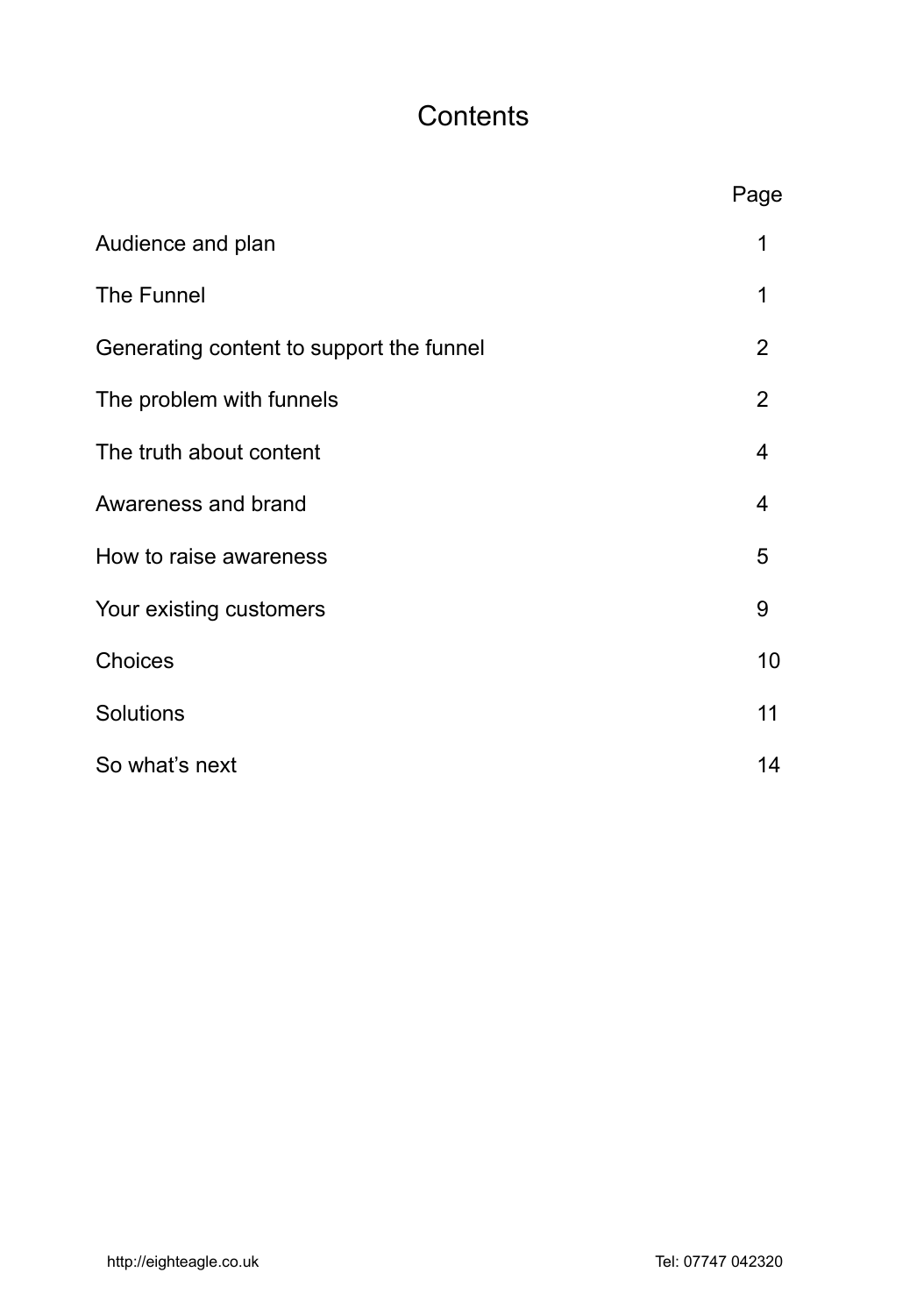So you and your team have followed the so-called best marketing practice, but it is not delivering the returns you expect. let's summarise (in our humble opinion) why not:

- You failed to define your audience.
- You use sales funnels Sales funnels don't work.
- You focus on organic marketing SEO and social deliver diminishing returns.
- Your content targeting is all wrong.
- You fail to focus enough on brand building.

So let's look at each of those issues in more detail.

One important point to note. What follows applies to small to medium-sized businesses. The conclusions we reach often do not apply to larger businesses, especially those with a strong brand. Why will become clear.

### Audience and Plan

You should have goals and objectives for your business. You should know who your target customer groups are and why. Marketing then is simply a way of delivering on your objectives.

What are your priorities and what will you sell to which group of customers? Once you have built a plan, you need to focus and remain consistent. Fail to do so and you will waste time and money. That is guaranteed.

### The Funnel

The standard advice suggests B2B marketers should move a target audience through a funnel using specific marketing tactics at each stage. The funnel shape suggests prospects will drop out at each stage. So you start with many prospects at the **Awareness** stage to deliver a few customers at the **Action** stage.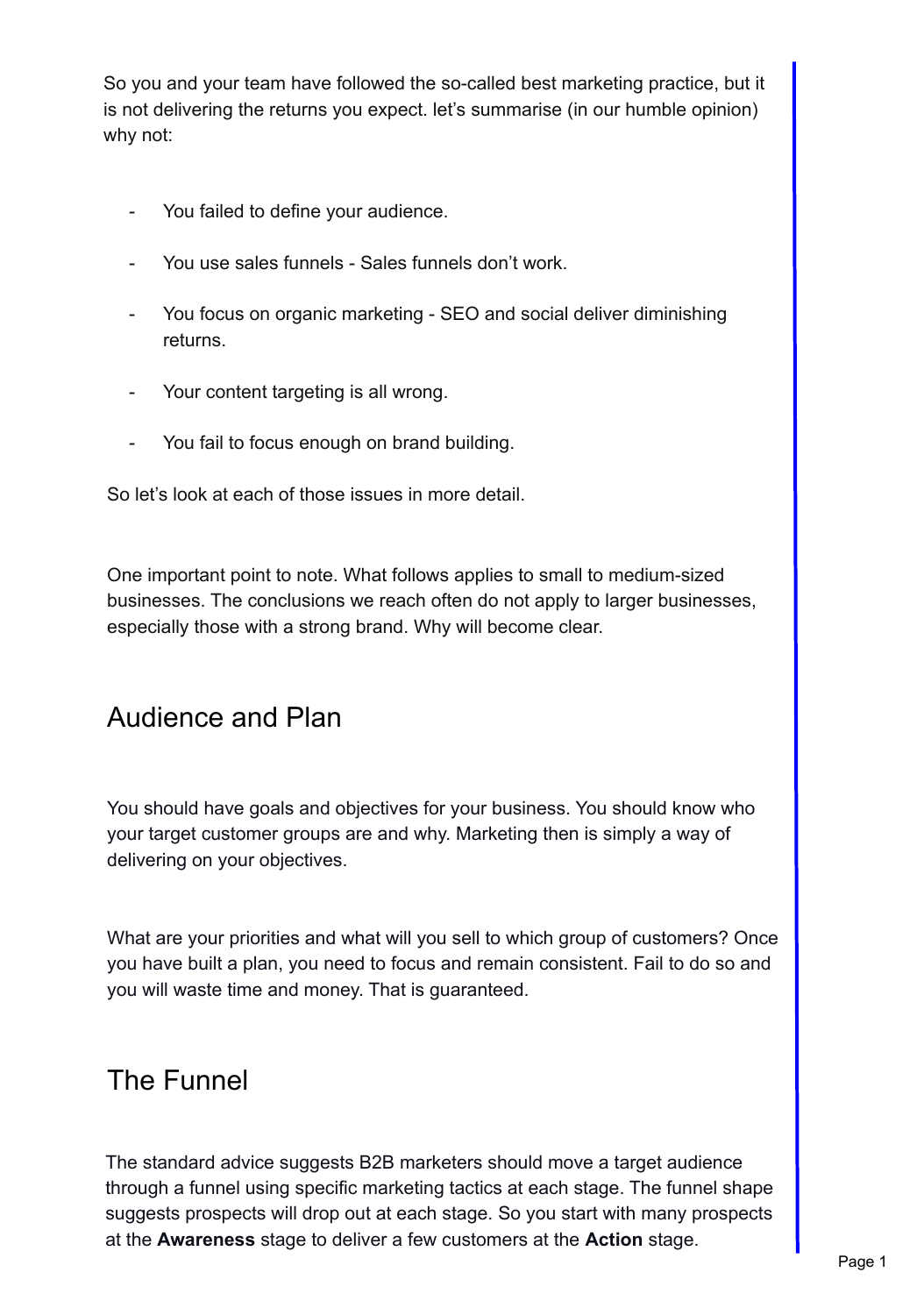The AIDA funnel dates back to the early 20th century. It suggests a prospect must first be **Aware** of your brand. They need to be aware in general terms of your name and what you do.

The theory continues marketing should then attempt to generate **Interest** in your solution by highlighting its benefits. Further marketing effort persuades a proportion of prospects that they want (**Desire**) the solution. The final challenge is to push the prospect over the line by persuading them they need to take **Action** (to buy).

This simplistic model has developed over the years. There are now many versions of the marketing funnel. One example expands AIDA to Awareness, Interest, Consideration, Intent, Evaluation and Purchase steps.

# Generating Content To Support The Funnel

The standard model assumes the prospect will fulfil their information needs (inbound marketing rather than outbound). Therefore, the aim is to deliver the right content to the right place at the right time throughout the different stages of the prospect's journey (AIDA).

So, in theory, during the awareness stage, the prospect finds your carefully positioned content. That may be in the search results, in social channels, at an event or in print. They like what they see and go on to view more of your content.

You have now piqued the prospects interest and (ideally) you have captured their details (email). This enables you to deliver next stage content to them directly. Failing that (you hope) the prospect remembers the helpful information and returns to consume your next stage content.

### The Problem With Funnels

There are many problems with marketing funnels, but the most obvious is: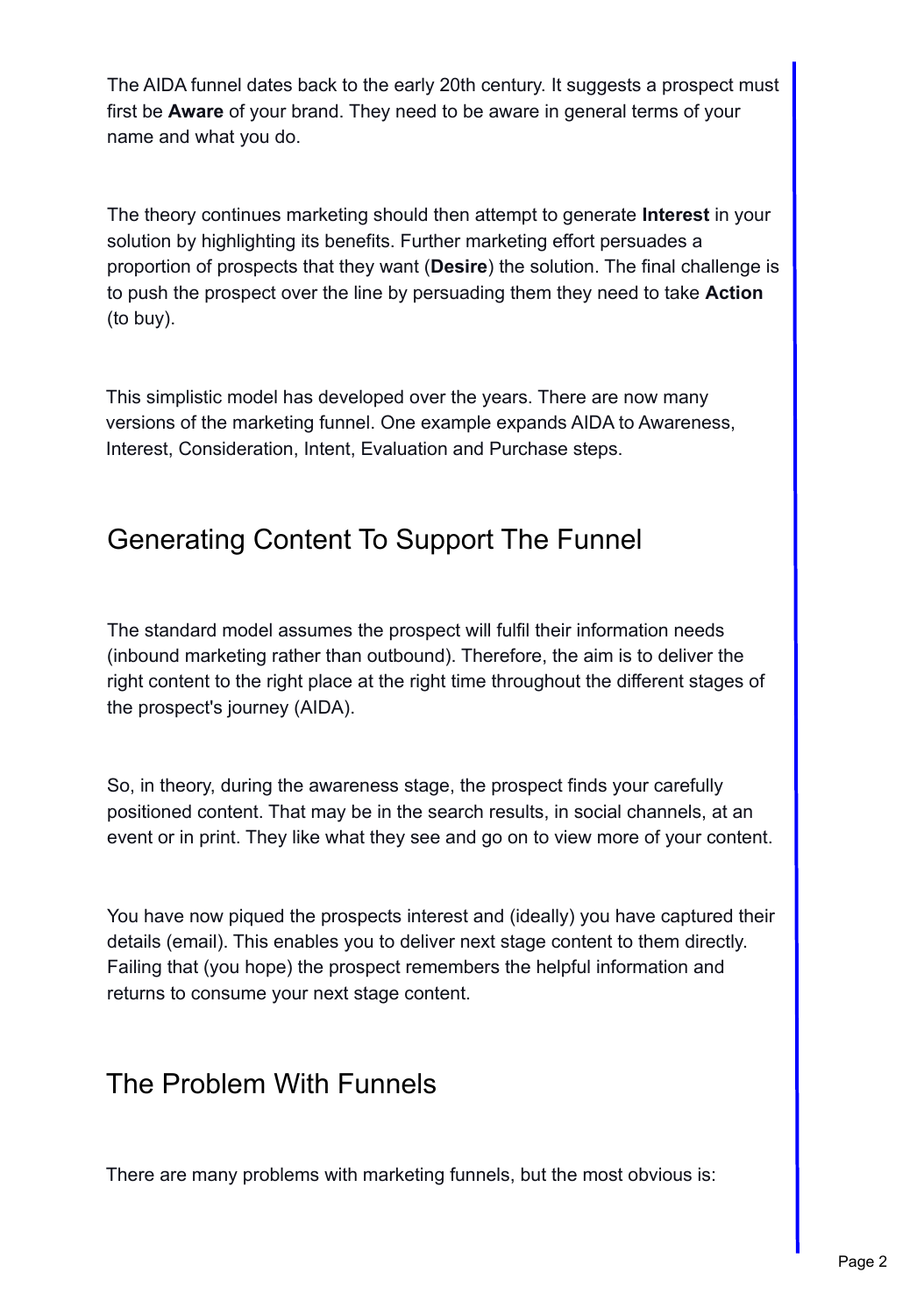- They are linear.
- They assume you can deliver content to the prospect.
- They assume the prospect remains engaged Funnels leak.
- They are, by their very nature, simplifications.

In a B2B environment, when selling a (non commodity) product, the reality is several people can influence a purchasing decision. Do you need a funnel for each of them?

Let's use a simplistic example and assume you sell application-specific power supplies. You have a small standard product range but most of your products are custom.

In our example an engineer will specify the product, perhaps with the help of Q.A. The purchasing department will then get involved and with the help of engineering and Q.A decide on a supplier. They will negotiate prices and terms. In some cases, the decision will then be reviewed by system and project engineering, possibly also senior management.

In this example, the engineer is a close fit to the funnel model. They might research options, compare suppliers and consider price. But will they start their research cold, or will their initial search be influenced in some way? Will they find your content among the masses of content online and offline?

More likely, the first stage in the engineer's process will be to talk to their peers (internal recommendation) and this will influence their first step. If your business has a strong brand (more on this below) or the engineer has used your company before, again this will influence the search. The engineer will be some way through their research before they interact with your salespeople.

Q.A will have specific information requirements. This they may find online or offline, or more likely, they will engage with sales. The same applies to purchasing, once initial research is complete they will often engage directly. They engage someway through the funnel. Funnels are not linear and different prospects follow different paths.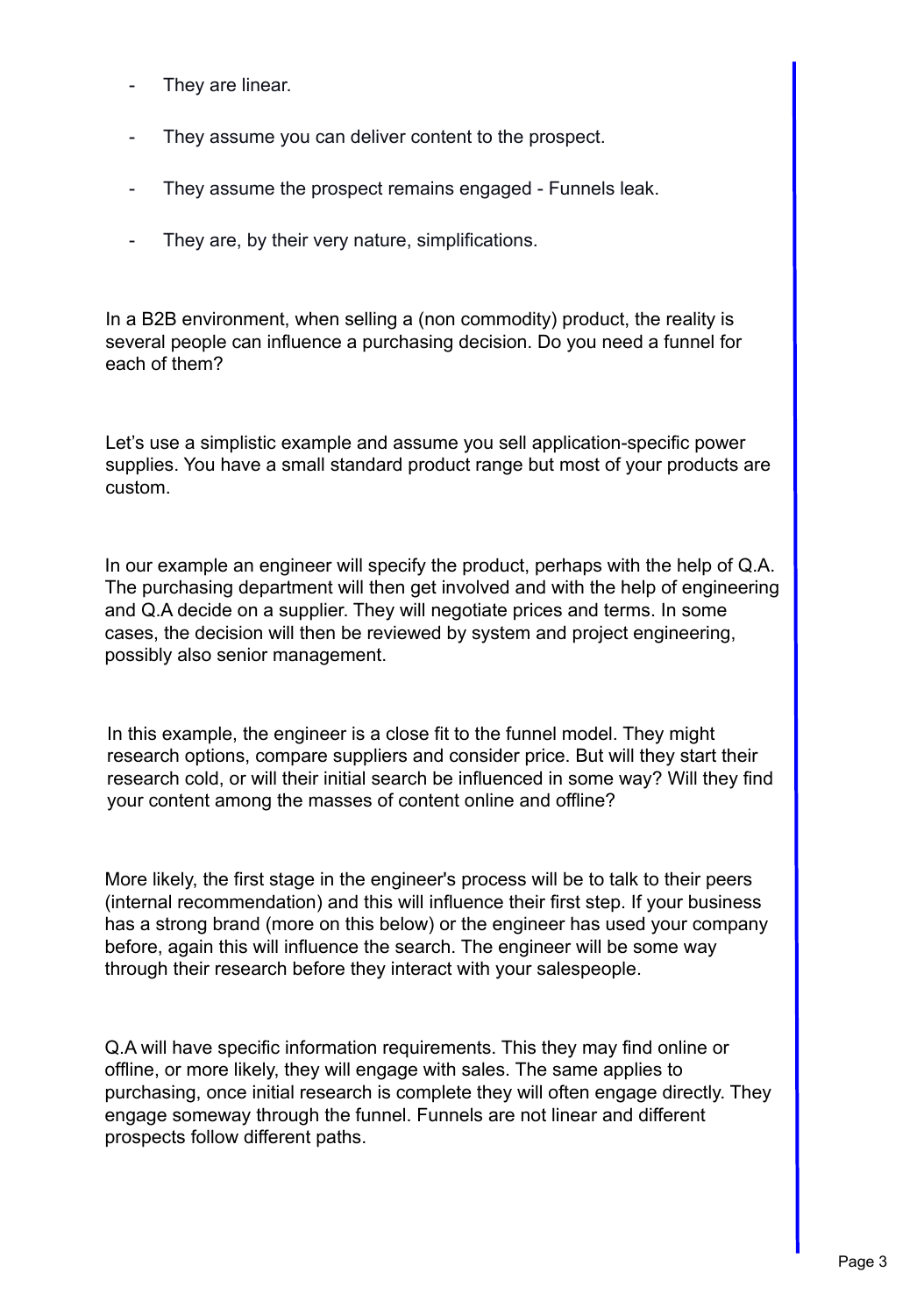# The Truth About Content

Returning to our engineer, the standard inbound model assumes that once he sets off on his journey, he will find your business wherever he might look for information (online, social, or print). It assumes if he comes across (and likes) your content he will stick with you and read the next piece and the next.

Returning to our engineer, the standard inbound model assumes that once he sets off on his journey, he will find your business wherever he might look for information (online, social, or print). It assumes if he comes across (and likes) your content he will stick with you and read the next piece and the next.

All you can achieve is raise awareness that you are a potential supplier and build your brand. You could capture details in return for detailed information like a guide.

The information you need to provide to each of your prospects is different, where they will look for that information is different.

In our humble opinion, inbound marketing content should be secondary. You should focus on content to build awareness and brand. You need content to support your existing customers. Your salespeople need content to support their interactions with customers and prospects. You need content to reinforce your credibility.

### Awareness and Brand

Think of awareness as surrounding your prospects and existing customers. It is always there, always on. How much do your potential future customers take in from the constant awareness noise? That is difficult to quantify (or prove).

The standard inbound marketing funnel models tend to assume some trigger has already occurred. It is not about awareness (A - in AIDA) it is about research. The prospect is already on their path. They are in the learner phase.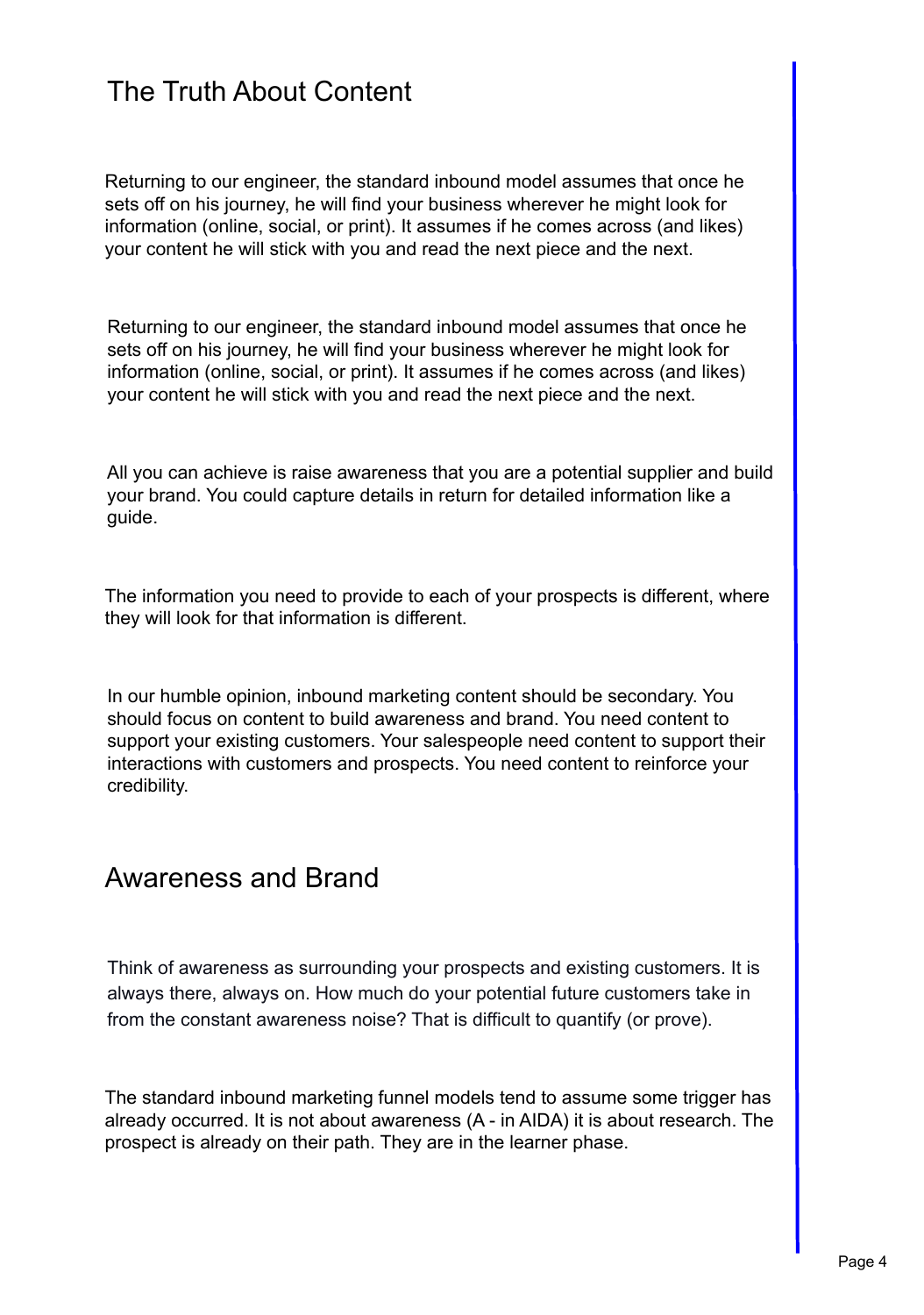In simple terms, your brand is your name, what you do, what you stand for - it's a promise. Ideally, it is an emotional connection.

Your prospects are exposed to many promotional channels. Once triggered to take action they could drag a brand interaction, some connection with a brand, from the depths of their memory and use that as a starting point for their search.

Before starting their research engineers are aware of you (hopefully) and your competitors. This influences their search. Generally, they are not starting with a blank piece of paper.

They might come to your site directly. If they do, you need to deliver the information they need. But they have come to you with purpose, they have not stumbled across your content. What drove them to your site. Recommendation, brand or something else?

As suggested above, other members of the decision-making team are more passive. They come to you (or your website) because of some interaction within their business.

If they know what they need, they are more likely to dive into the Ads. They want to do something. The search phrases are action oriented. If you are using your brand in your Ads (often a good idea), this could lead them to click on your Ad ahead of the rest.

Remember that people refer because they know (and have a positive impression of) a brand. They are aware of that brand and will refer even if they have no direct experience of the business or service. Awareness then is critical to securing interactions with your salespeople.

### How To Raise Awareness

Without appropriate targeting and planning, it is possible to spend large amounts on awareness (brand) campaigns for little return. If you are only interested in prospects within a defined local area, the process is much simpler (and cheaper) but let's first take the worst case and assume you operate nationally.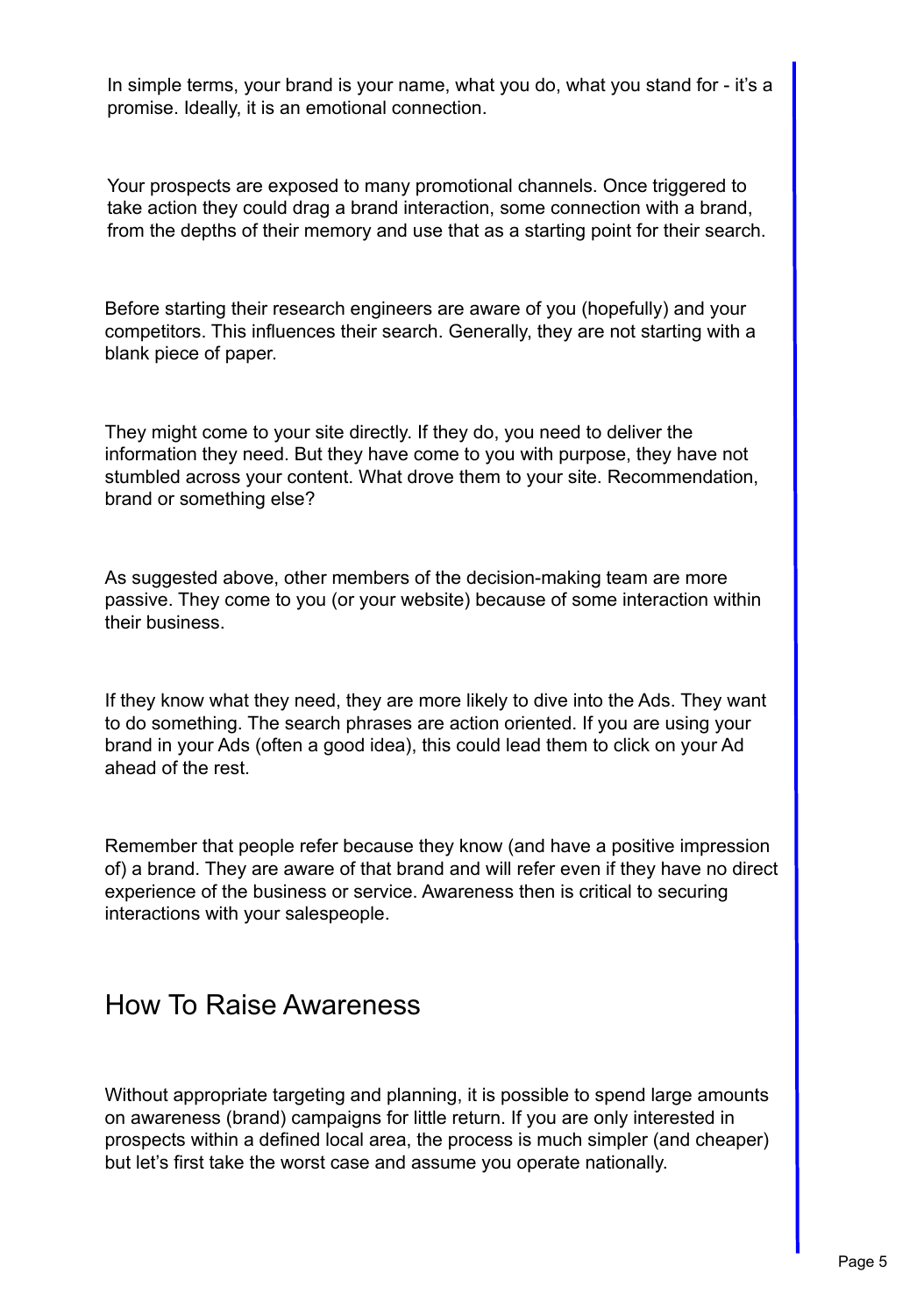How are you going to make your prospect aware first that you exist and second of the services you offer (and your USP)? You have online and offline options. First online

*Website:*

Whatever you do, you will need a website for brand building and/or lead generation. In theory, your chosen promotional tactics should drive prospects to the website to learn more and convert.

The standard process suggests the key is to deliver the information that matches the stage of the prospect in the buying process - see inbound discussion above. That content (the model suggests) should be on your website.

Consumers need to build a level of trust before they will buy. The website should deliver the information they need to build that trust. This all makes sense, but the big question is, how do you drive traffic to the website?

*Driving Traffic*

Ideally, prospects will come to your site, because they know you or your brand. Failing that, you need to drive prospects to your website.

If we take the traffic driving elements from Google analytics there is organic, direct, social, referral and paid. Organic is driven by SEO (see below), paid is traffic from Google paid channels, social is traffic from Twitter, Facebook etc. Referral is traffic from other sites. Direct is more complex and we will ignore it for simplicity.

Where do you focus your efforts? It depends on the audience, where they jump into the process and what triggers them to start the search. It also depends on how much you are prepared to pay. Remember producing content also has a cost.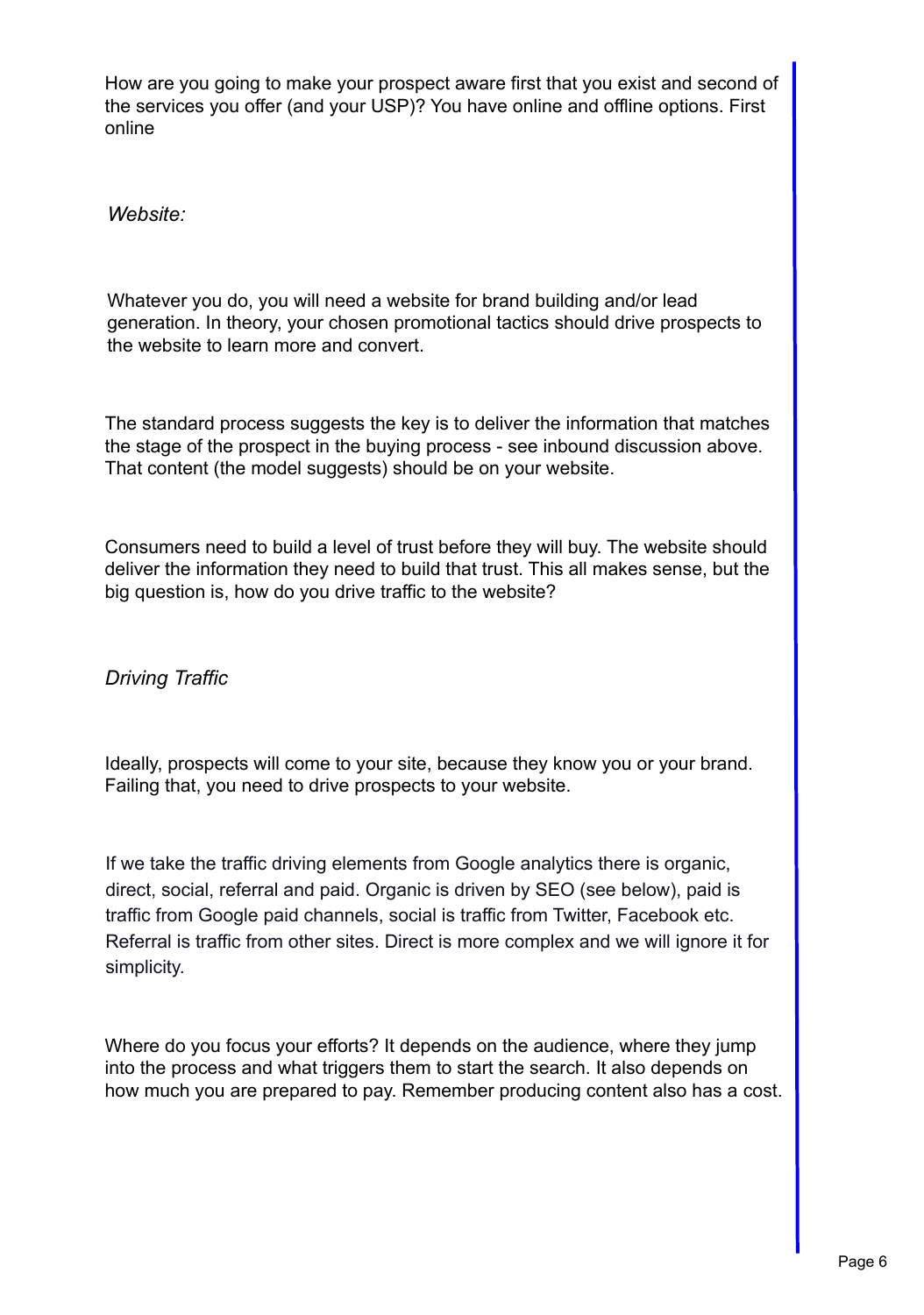Returning to the standard funnel model, it assumes you can get your content in front of prospects when they use a search engine. That is one huge assumption. We will be controversial here and suggest that if you are a medium-sized business starting out with an SEO exercise to drive significant organic traffic to your website on a national scale you will find it extremely difficult.

Why? Because as a business new to SEO you have no authority (as perceived by the search engines). If you hope to rank for common terms or phrases you may never build sufficient authority to achieve your goal. Suffice to say for a business with a national customer base SEO is a complex, expensive, long term operation.

If your SEO process is a success, the standard inbound model makes a further significant assumption. It assumes once the prospect has engaged with your content he/she will come back for more. Of course, you can collect details or re-target via ads (more on that below) but that involves more effort and cost.

Content is more than text. If your product is visual in some way or lends itself to video, you have more chances to show in the SERPS. The competition can be a little lower than text, but in many markets, it remains intense.

#### *Social Media*

Of course, prospects use more than search engines to search online. They will often also be active on one or more social channels. Building a presence on social media channels has branding potential (discussed below) but let's focus on content distribution for now.

Again we assume you are a medium-sized business with low to medium brand recognition and follower counts in the hundreds to low thousands. If you are hoping for significant traffic to your website from content posting on organic social media, you will (we suggest) be disappointed.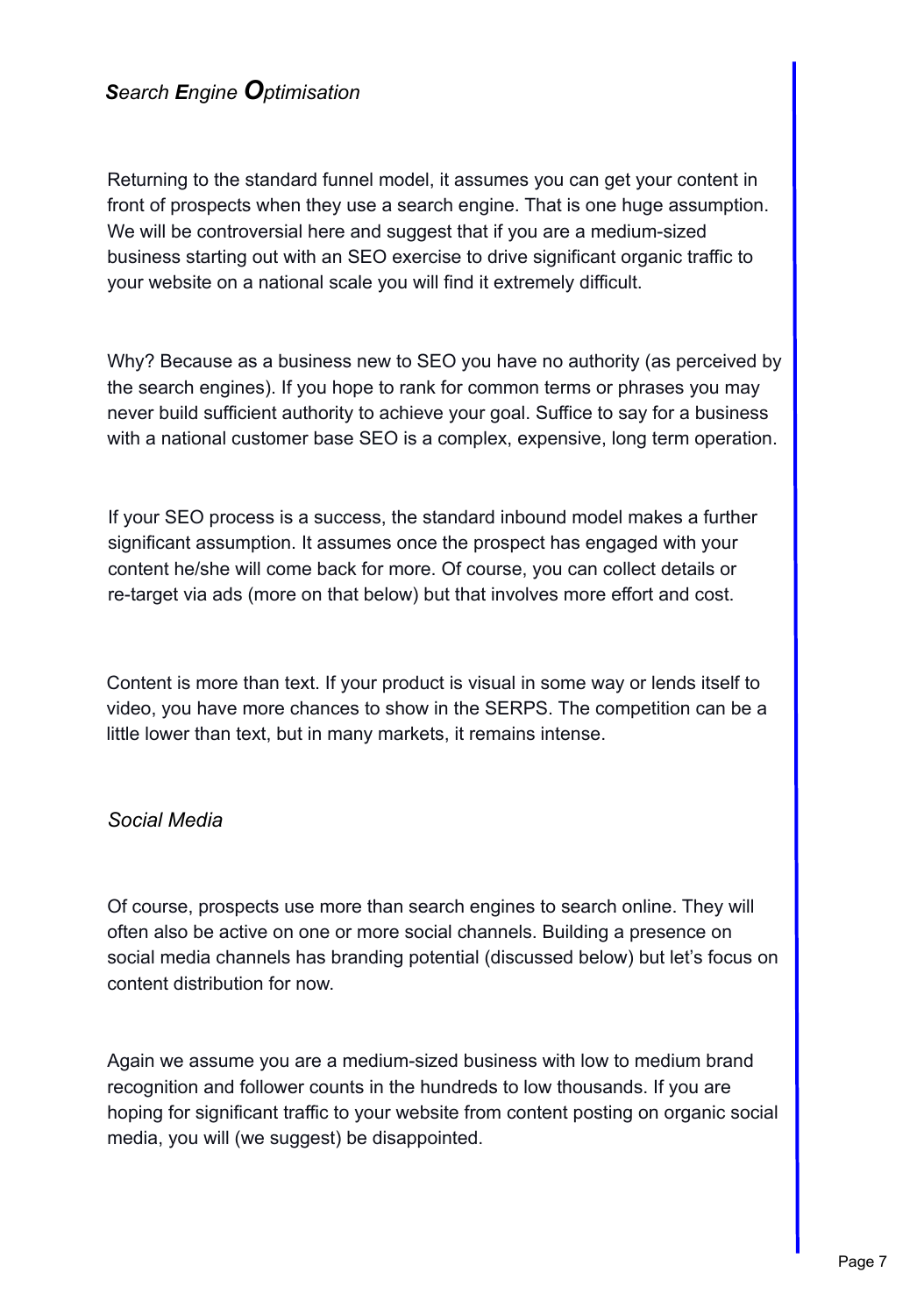Why, because organic (that is unpaid) reach on all the major social channels is low. You then have to estimate how many of those will take some action (read the content). Of course, there are many things you can try to increase reach, shares and engagement. The point is increasing engagement by a few percent will make little difference.

#### *Referral Traffic*

A long-running debate is content on owned sites vs content on others sites. Let's ignore guest blogging as a link building tactic (more of that in Appendix B) and only consider delivering content to those in learner mode.

The standard advice is to concentrate on placing any content you produce on your site. The theory is this will help your SEO efforts and increase organic traffic. It also builds the brand.

Great in theory, but if we assume our chances of our SEO efforts succeeding are low then what is the point of loading your site with more and more content. Instead, you can piggyback on another websites strong position in the search results pages.

Yes, it dilutes the brand and to gain publication on a site your prospects value is tough. Referral traffic might be low, but the effort spent here could deliver more content to more prospects than publishing on your site.

Remember, we are discussing small to medium-sized businesses here without an existing strong brand and profile in search. The marketing process for those with an existing strong brand/profile is often the opposite of what we discuss here.

#### *Online Ads*

Google Adwords, and display Ads (and the Bing equivalent) and social media Ads are the most common but there are others (including Reddit and Quora). The objective should be to choose the Ad network with the most relevant audience. Then choose the appropriate Ad type.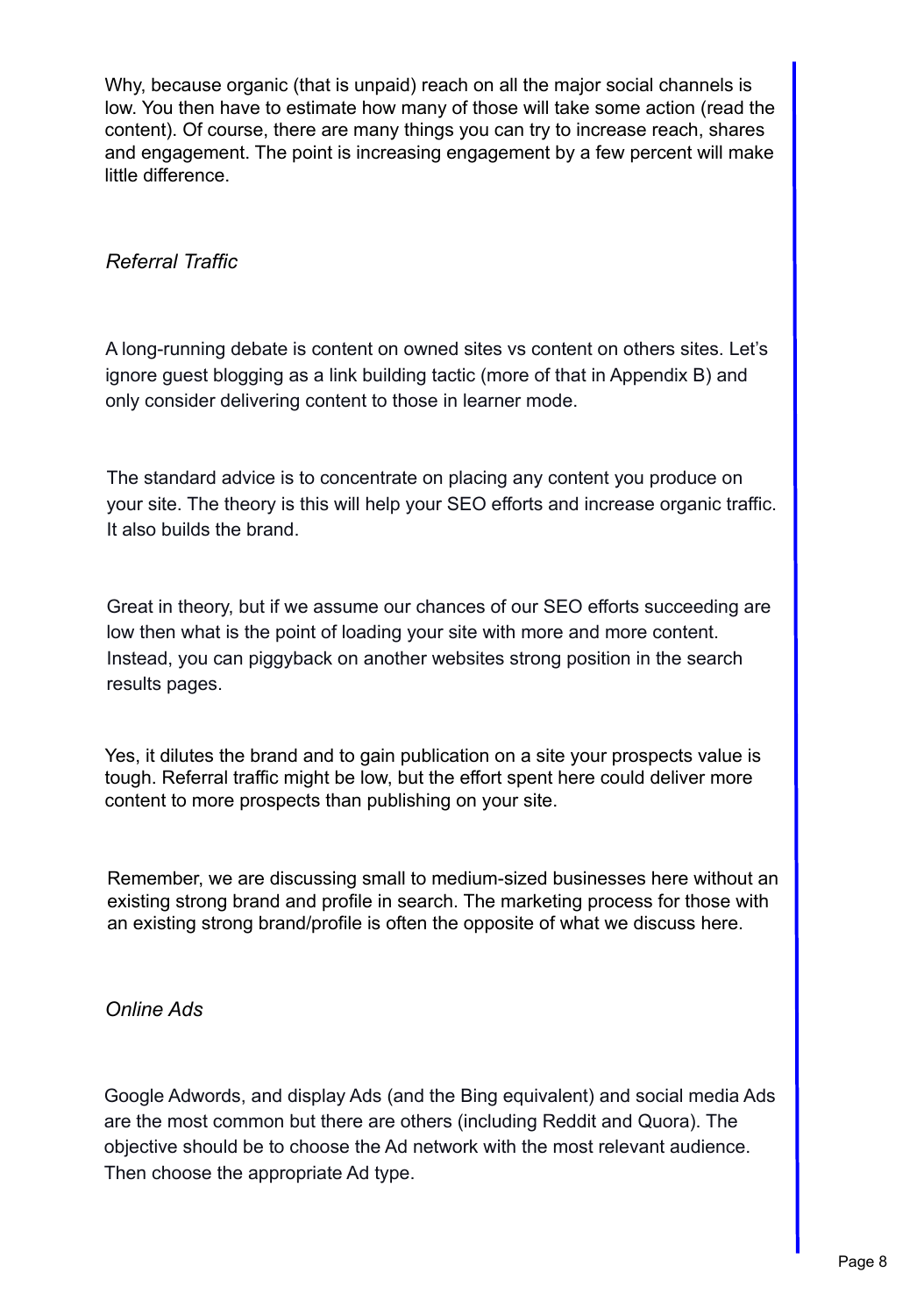Using Ads to boost awareness is expensive. It is important to evaluate if that spend can be justified. That said, display type Ads can be used to effectively spread your (brand type) content on others sites. The sort of sites your target audience might visit.

### **Offline**

There are many offline promotional techniques including print advertising, PR, direct mail and events/exhibitions. Most need some form of content. Many focus on building the brand, with some designed to generate leads.

To reach a mass audience using offline marketing techniques can be expensive. Lower cost was one of the main drivers of online marketing when the internet became a thing. That said, for smaller, clearly defined audiences, offline marketing still works well.

Slowly the wheel is turning full circle. A move from (perceived) expensive offline to (perceived) cheaper online and now back to (perceived) cheaper and more effective offline marketing.

# Your Existing Customers

Your existing customers are your best salesmen. The key is to build credibility but remember there is much you can't control. Review sites are everywhere and you should have a presence.

You know who your existing customers are. They should be happy for you to communicate with them. You should know what information they need and if you don't, you can ask and receive reasonable feedback.

Often it is best to focus your content efforts on existing customers rather than prospects. You know what information they need and that content has a significantly higher chance of engagement than prospect focussed content.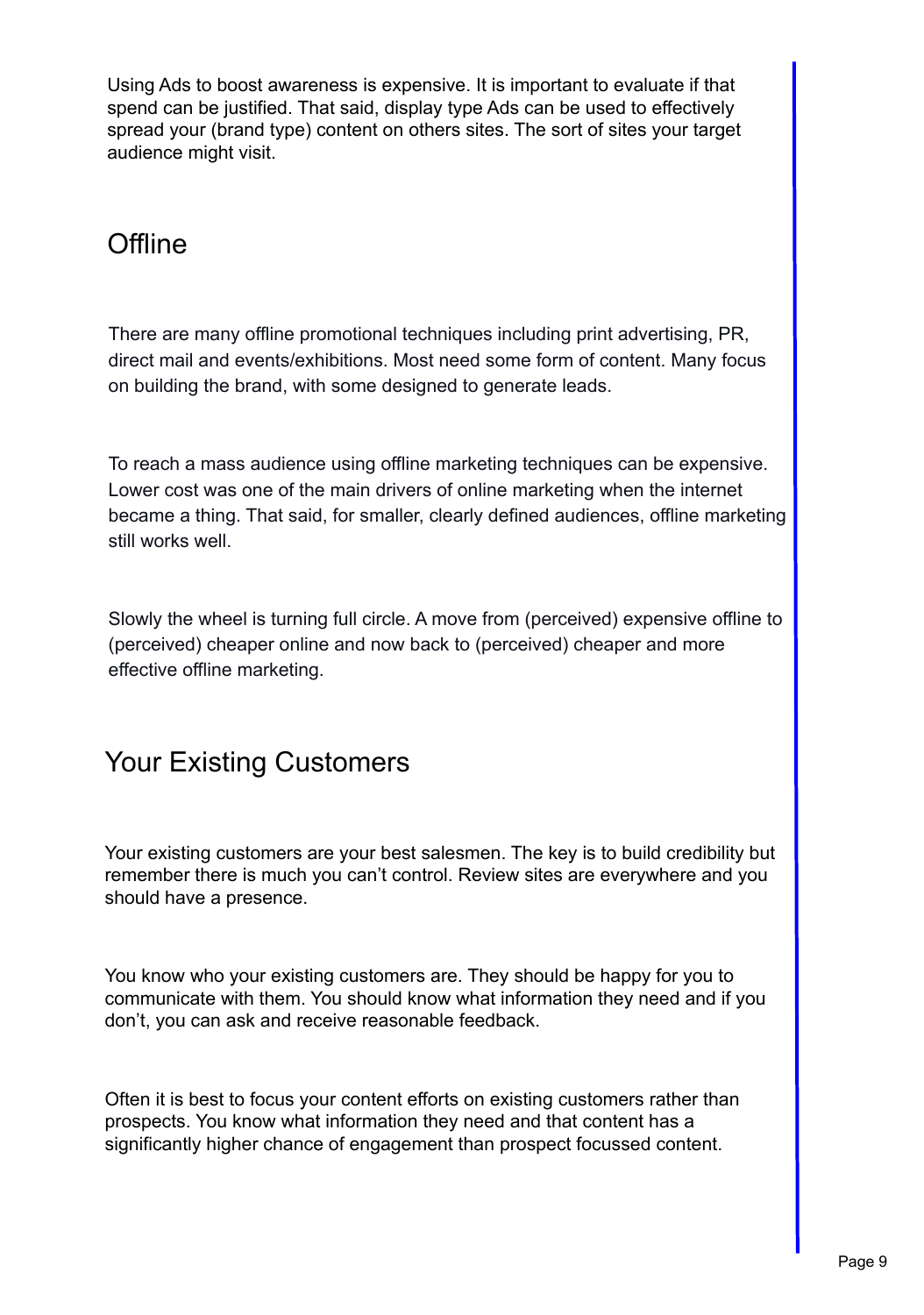If you can build a community among your existing customer base. If you can make them feel valued and important, you have a much better chance of referrals and internal recommendations.

The biggest problem with content is how to deliver it to your desired audience. That should not be an issue with existing customers.

### Choices

You have to decide if putting the resources into lots of learner content is the right thing to do. Remember, you will also have to put in significant effort (SEO) to ensure it is found. Is that effort worth it, given that whoever reads that content is a long way from the sale.

You have to decide if putting the resources into lots of learner content is the right thing to do. Remember, you will also have to put in significant effort (SEO) to ensure it is found. Is that effort worth it, given that whoever reads that content is a long way from the sale?

You need to decide if it is worth paying to deliver specific content to an active (has intent) prospect. What is your client lifetime value and hence what can you afford?

You need to decide what builds your brand. As discussed above building a brand has advantages, but you need to decide what you can afford as audiences are often pre-trigger and wastage is high. There are many promotional tools that are not content-based.

Finally, you need to decide on how you allocate your efforts between new and existing customers. You need to support your sales teams with the content they need before (we suggest) you even consider inbound content. Reviews, testimonials and other information generated by customers support the entire marketing process.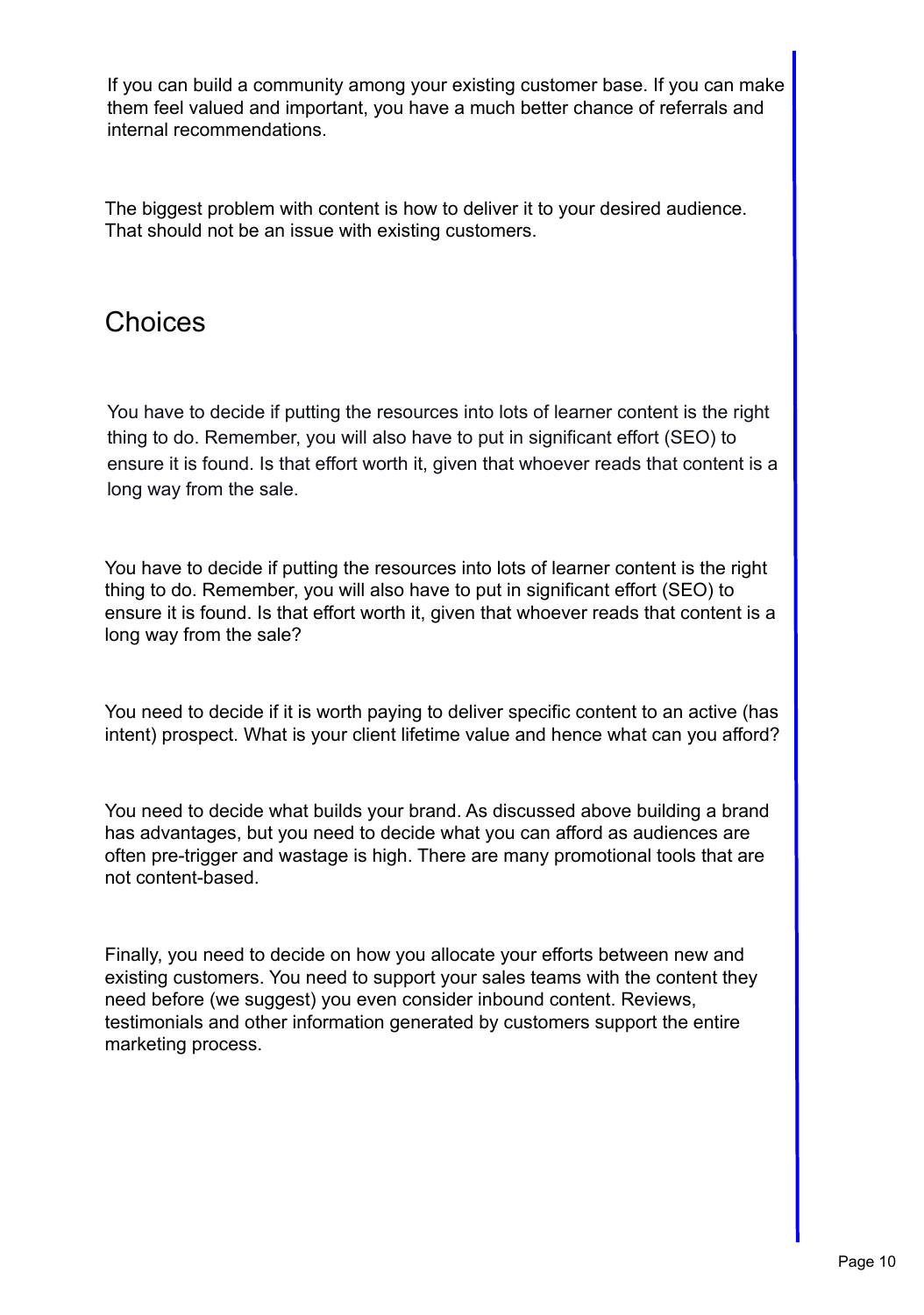## **Solutions**

Before working on brand and promotion, you need to understand:

- Your offer and what distinguishes that offer from the competition.
- Your audience Their needs and how to reach them.
- Your position in the marketplace.
- Your value chain What protects you from the competition.

Fail to do so and you WILL waste a large proportion (if not all) of your marketing budget.

#### Branding

Given the difficulties with building a brand outlined above, we suggest offline should be the focus. Options include:

- Press activity (PR).
- Sponsorships.
- Events and exhibitions.
- Poster and display.
- Location specific.

If budget allows, digital PR (online) can be powerful for some businesses with the right type of product/service. Organic social media is a branding rather than a lead generation tool.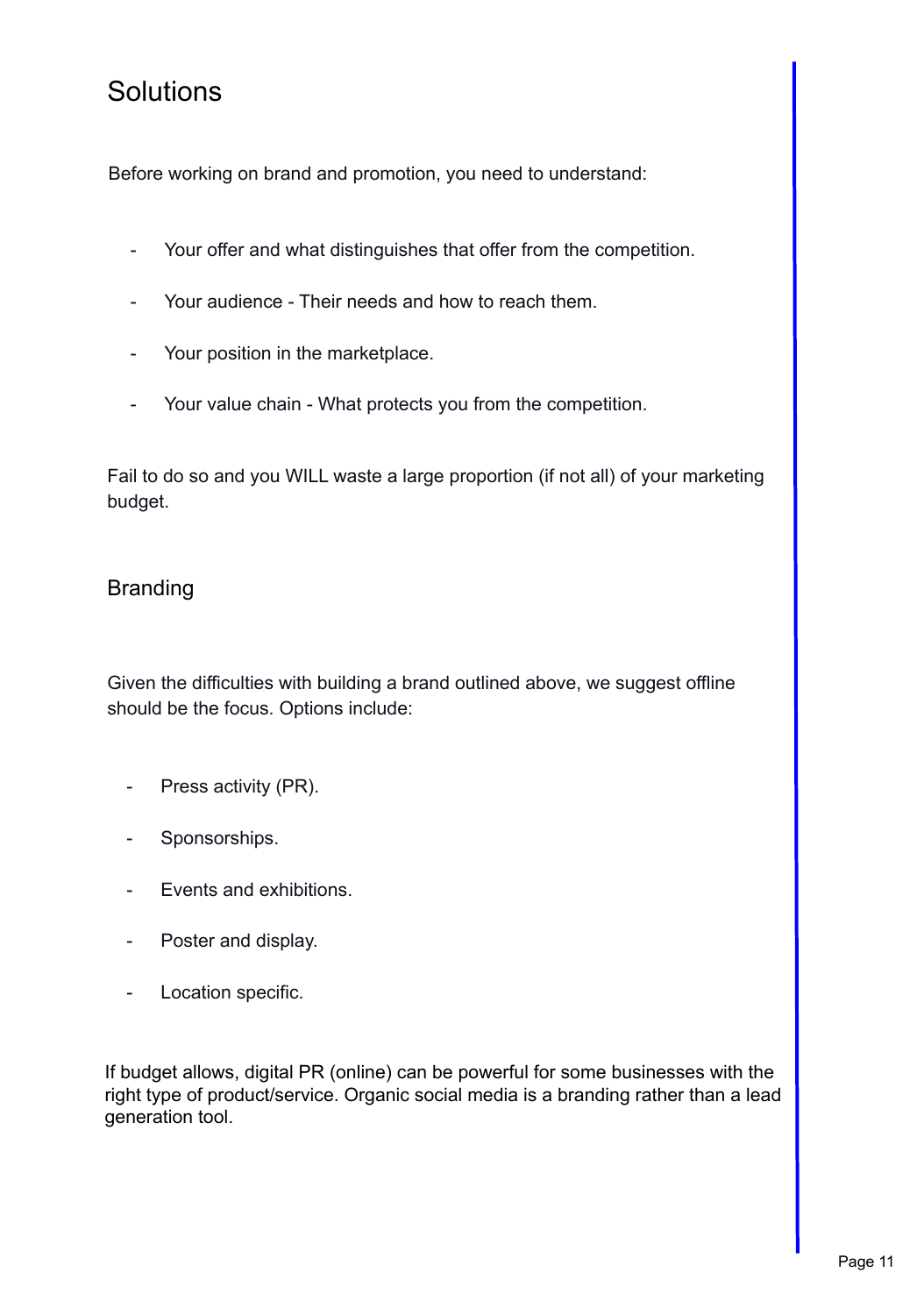If budget allows, digital PR (online) can be powerful for some businesses with the right type of product/service. Organic social media is a branding rather than a lead generation tool.

Content and SEO

Content for the website should focus on building the brand and focus on the needs of existing customers. It should also satisfy the demands of those who come to the website directly. A priority should also be content that supports the work of sales, business development or partners.

Content to support and prospect based inbound marketing process should (we suggest) be a lower priority. The focus of any prospect focussed content should be to collect the prospect details for remarketing.

Try to optimise customer and sales support content for SEO but don't expend too much effort. It will be necessary to pay to distribute content aimed at collecting customer details.

If you concentrate on content on other sites this will compromise your ability to build audiences to re-target, but we suggest this is a price worth paying.

Social Media

Post the content described above directly (or repurposed) on relevant social channels but accept this is a brand-building exercise, that's all. Support this with curated relevant content from others. Company pages on social channels should support the brand.

# Existing Customers - Building A Community

Try to build a community of existing customers. The promotional effort will be mostly offline (events/networking and their promotion), but online marketing can help. If relevant, this activity will often require an Ad budget.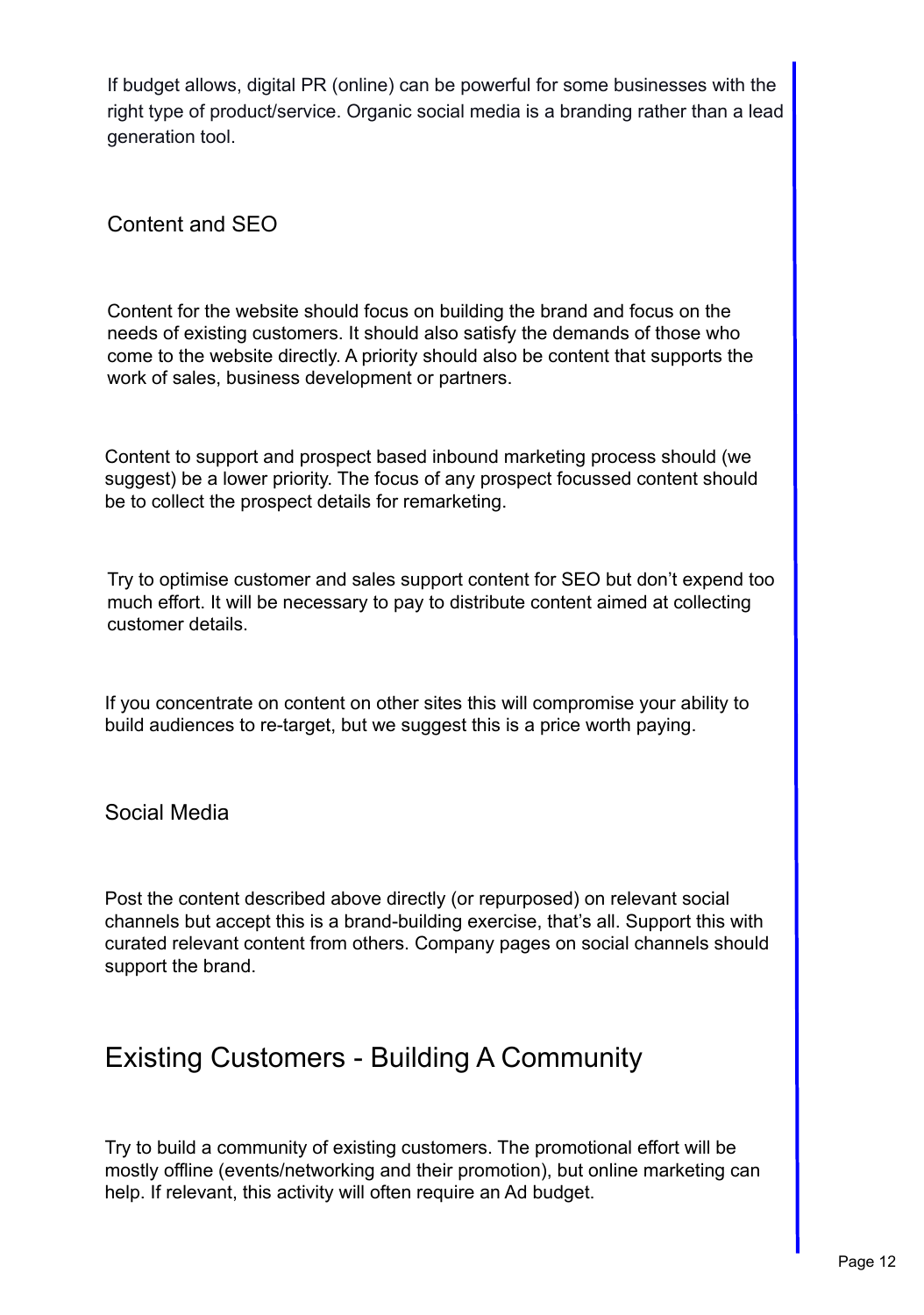Allocate Ad spend appropriately. It is important to know a customer's lifetime value and set budgets accordingly. In general the Ad budget for collecting prospect details should be much lower than that allocated to bringing in those at buyer stage.

#### Email and Nurture

The primary purpose of early-stage content (we suggest) should be to secure prospect details and build an audience. Then remarket to that audience. Distribution (as discussed above) will often be via paid ads, but micro pages and specific SEO activity is an option.

If you can generate useful information that prospects will download in return for their email address, you can stay in touch. Over time you can build trust and hopefully convert. That's the theory, but in practice to make this work you need to build a large list (high hundreds minimum) and that takes time.

You need to think through where your prospect is in the buying cycle and how you will progress them from one stage to the next. You need a process. You cannot spam and whatever you deliver via email must be both useful and relevant.

One process can be to progress the prospect to the point they are happy to sign up for a seminar or webinar.

Direct Mail

Gathering prospects online details is not the only option. If it is possible to deliver a simple message then direct mail can work well, but mailer design and targeting are crucial. Success depends on the type of business, the quality of the list and execution. A multi-step process rather than a one-off hit tends to work best.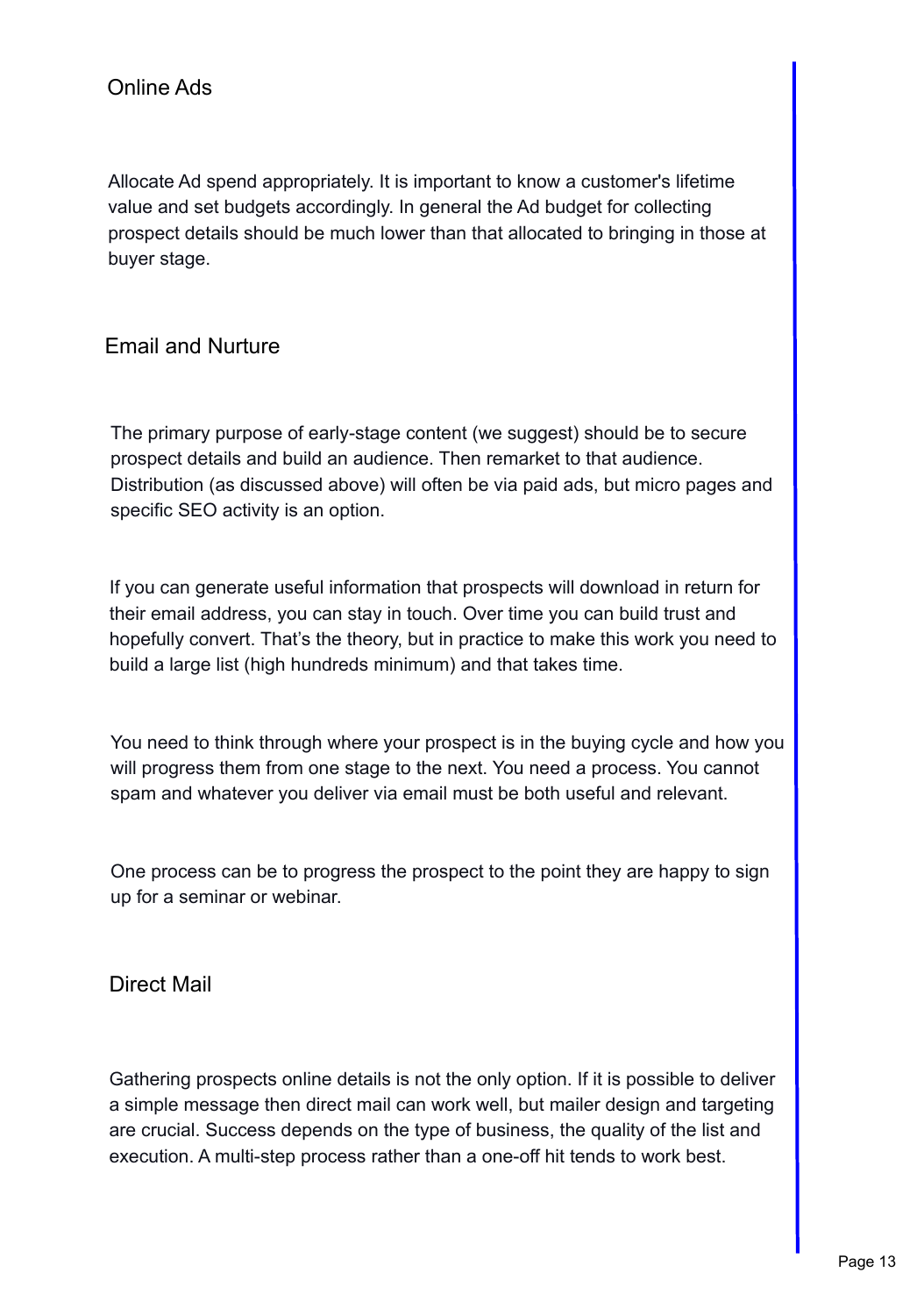# So What's Next

First, we suggest you go back and re-evaluate your objectives and your target audience. They may be correct, but it is certainly worth checking, or all that follows is likely to fail.

Next, as a thought experiment, take some time to think through how you would market your business if the internet did not exist.

Finally, forget funnels, and try to rebuild your online and offline marketing plan step by step. Keep what has worked well in the past and build around it.

Need help? We will work with you to build a plan, then (if required) help you deliver on that plan. To discuss how we may be able to help call 07747 042320 or email phil@eighteagle.co.uk